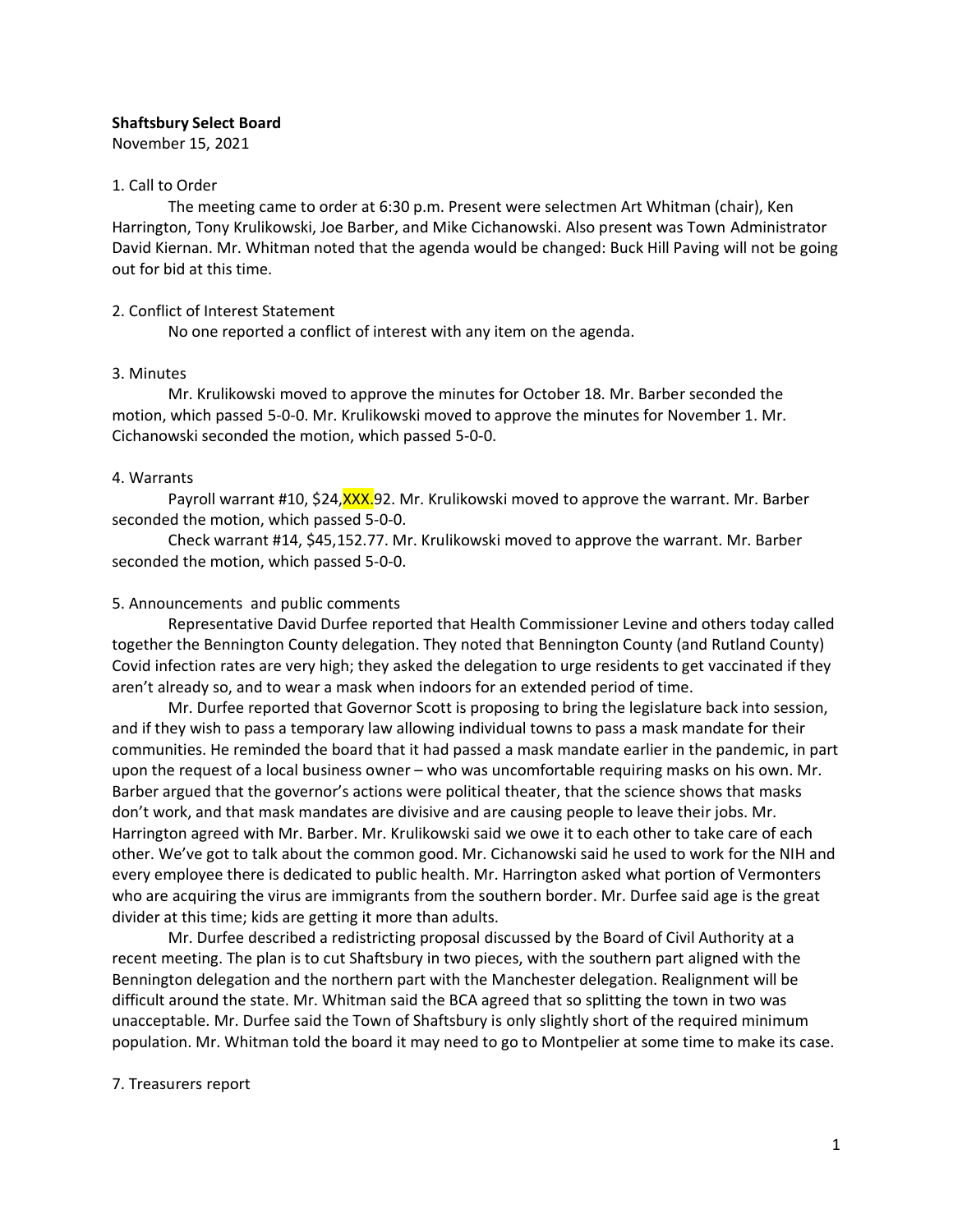Ms. Dexter said we collected a little bit less than average in taxes, a little over 90% by dollar amount. That may be in part because more people used the online payment option. She said people were happy with the joint N. Bennington/Shaftsbury date, and were grateful for the reminder sign.

Ms. Dexter said many pieces of taxes mail showed no sign of the Post Office having handled them. She said she and the delinquent tax collector agreed to review any ambiguous pieces as necessary.

Mr. Kiernan asked Mr. Durfee if he knows when the infrastructure funds will be released. Mr. Durfee said not until January, beyond that he doesn't know. Shovel ready projects would be most likely to be funded early.

Meaghan Snide on Zoom asked about the water issue. Mr. Whitman said the Water Board would hold a public meeting on December 6 beginning at 5:30 pm, at which time they would be glad to explain the situation as best they can.

#### 8. DPW report

• RFP Buck Hill Paving TABLED

• RFP Culvert

Mr. Yannotti said the Town received a Better Roads grant to replace a culvert at the end of Shaftsbury Hollow Road. We have until June of 2022 to complete the project. He would like to put the project out to bid. It would be a  $40'$  x 8' x 5' metal pipe with fish baffles. The Town will need to pay only \$6000 of the total cost. The road provides access to one resident and several camps. Mr. Barber moved to approve putting the project out to bid. Mr. Krulikowski seconded the motion, which passed 5-0-0.

The crew will do some ditching on Cold Spring Road, where a farm access curb cut will go in. They've been grading. All but two of the items sent to online auction were sold, for a total of more than \$22,000.

9. Listers- Town Meeting vote to eliminate office of Lister and replace with Professional Assessor

Mr. Whitman introduced the agenda item, by noting that few people are interesting in running for lister, and that listers no longer do assessments, instead turning that task over to NEMRC. The only task left for listers is data input. Two long-serving listers are uncomfortable with this responsibility, for which reason a third lister was recently appointed to cover this need. Mr. Whitman asked for a motion to place on the ballot the following language shared by Mr. Kiernan: "Shall the voters authorize the elimination of the office of Town Lister in accordance with 17 V.S.A Section 2651c(b)(1) and replace it with a professionally qualified assessor who shall have the same powers, discharge the same duties, proceed in the discharge thereof in the same manner, and be subject to the same liabilities that are prescribed for listers or the board of listers under the provisions of Title 32?" Mr. Harrington so moved. Mr. Krulikowski seconded the motion. The Board discussed the matter.

Mr. Kiernan said an "assessor's clerk" would be employed to serve as the local face of the office for citizens, to do data input cost-effectively, and to refer problems to the professional assessor. He said he was happy using NEMRC to manage the grand list; the company has several staff; the Town uses NEMRC for its financial record-keeping.

The motion passed 5-0-0.

### 10. RFP Cemetery Mowing Contract 2022

Mr. Kiernan presented the usual annual contract with an option to extend to three years, with the addition of an add-on to hire out special projects at an hourly rate. Mr. Harrington moved to approve the contract. Mr. Krulikowski seconded the motion, which passed 5-0-0.

11. Cole Hall Accessibility – LULA/Elevator proposed RFP